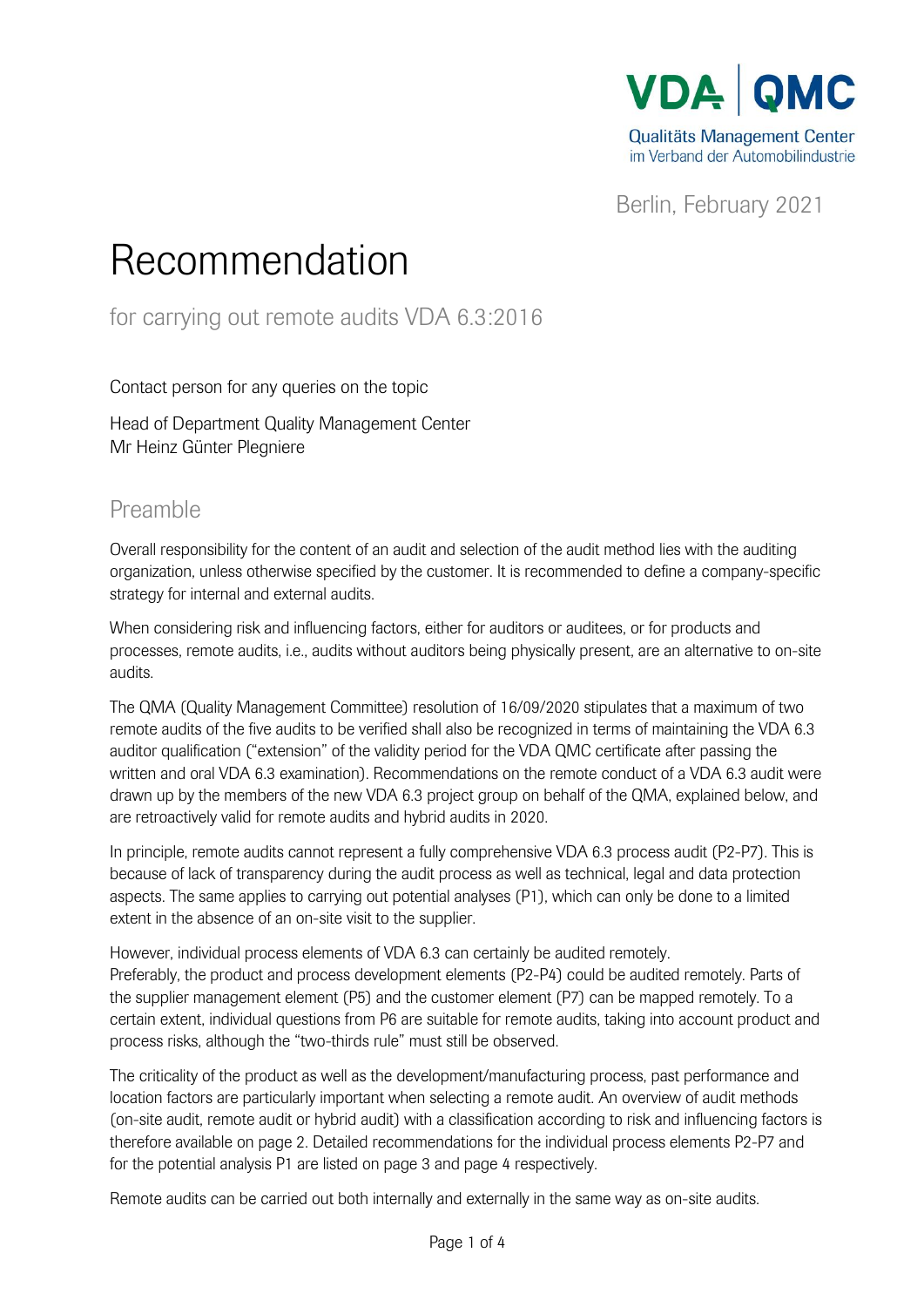

## Classification of audit methods based on existing risk and impact factors

| Type 1<br>High<br>product/process risk                                                                                                       | Type 2<br>Medium<br>product/process risk                                                                       | Type 3<br>product/process risk                                                      |  |
|----------------------------------------------------------------------------------------------------------------------------------------------|----------------------------------------------------------------------------------------------------------------|-------------------------------------------------------------------------------------|--|
| High product criticality                                                                                                                     | Medium product criticality                                                                                     | Low product criticality                                                             |  |
| E.g.<br>product safety relevance,<br>type approval relevance,<br>Special/Critical<br>Characteristics (relevant to<br>homologation or safety) | E.g.<br>special technical<br>features of products,<br><b>Special Characteristics</b><br>(relevant to function) |                                                                                     |  |
| High risks to quality                                                                                                                        | Medium risks to quality                                                                                        | Low risks to quality                                                                |  |
| E.g.<br>unknown processes, new<br>products, high degree of<br>innovation                                                                     | E.a.<br>unknown location                                                                                       | E.g.<br>products and processes<br>are known, processes have<br>already been audited |  |
| Performance                                                                                                                                  | Performance                                                                                                    | Performance                                                                         |  |
| E.g.<br>permanently negative KPI                                                                                                             | E.g.<br>temporary negative KPI                                                                                 | E.g.<br>acceptable KPI                                                              |  |
| Degree of maturity                                                                                                                           | Degree of maturity                                                                                             | Degree of maturity                                                                  |  |
| Product or process<br>maturity not achieved;<br>customer deadlines<br>jeopardised (VDA RGA red)                                              | Product or process maturity<br>has not been reached<br>(VDA RGA yellow)                                        | Product or process<br>maturity exists<br>(VDA RGA green)                            |  |
| On-site audit                                                                                                                                | Hybrid audit<br>Part 1: Remote audit*<br>Part 2: On-site audit                                                 | Remote audit*                                                                       |  |

\*Remote audits possible as an alternative to an on-site audit

Note: The most critical estimation is crucial for the selection of the audit method. Performing on-site audits requires that the health of auditors and auditees may not be endangered.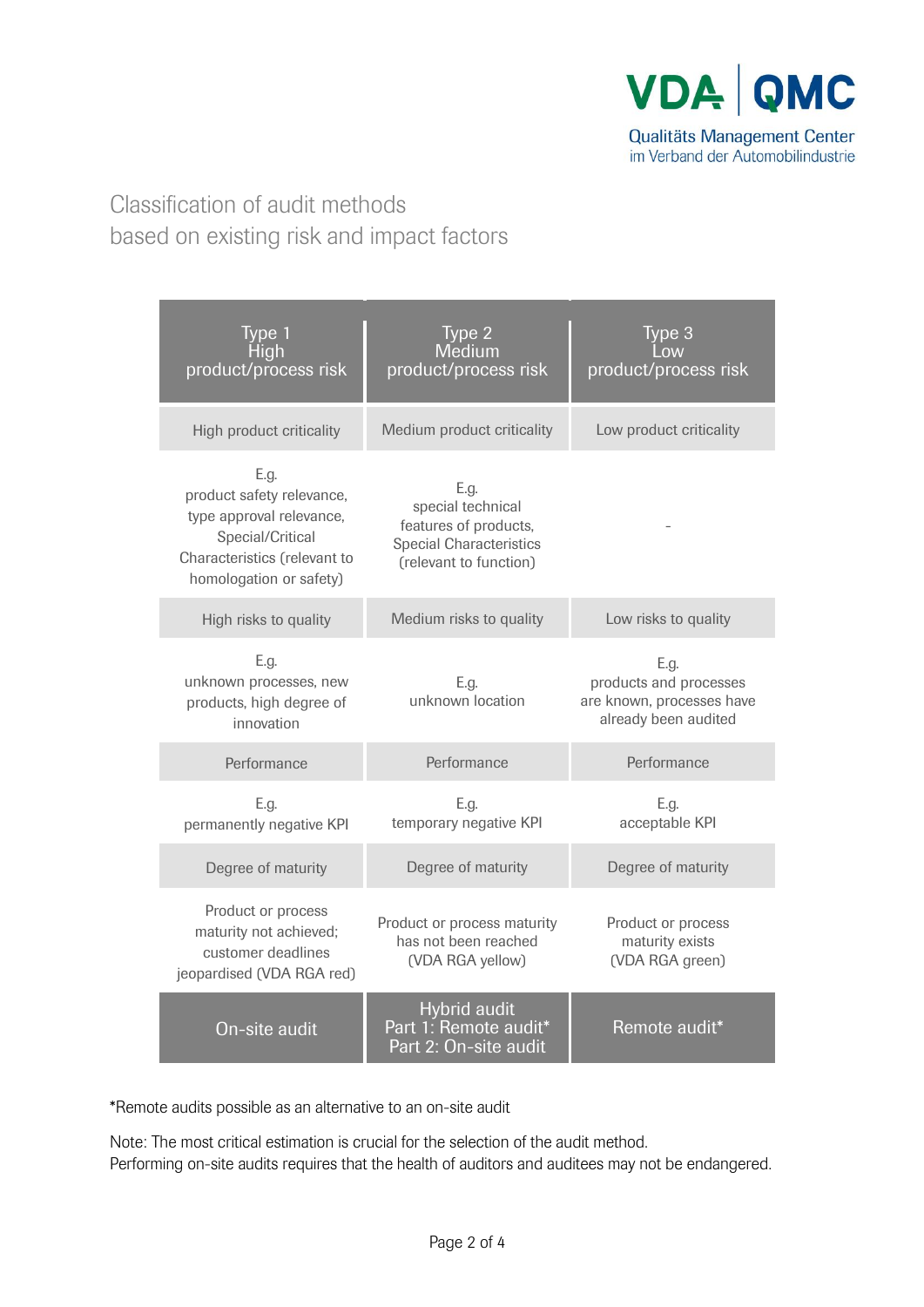

Recommendation on remote audits for VDA 6.3 process elements P2-P7

| Question<br><b>VDA 6.3</b> | suitable       | conditionally<br>suitable | Question<br><b>VDA 6.3</b> | suitable       | conditionally<br>suitable |
|----------------------------|----------------|---------------------------|----------------------------|----------------|---------------------------|
| $P2 - P4$                  | $\mathsf X$    |                           | $P6.4.1*$                  |                | $\mathsf X$               |
| $P 5.1 - P 5.4$            | $\mathsf{X}$   |                           | P 6.4.2                    | (X)            |                           |
| $P 5.5*$                   |                | $\mathsf X$               | P 6.4.3*                   |                | $\mathsf X$               |
| P 5.6                      |                | $\mathsf X$               | P 6.4.4                    |                | $\mathsf X$               |
| P 5.7                      | $\sf X$        |                           | P 6.4.5                    |                | $\mathsf X$               |
| P 6.1.1                    |                | $\mathsf X$               | P 6.5.1                    | $\mathsf X$    |                           |
| P 6.1.2                    |                | $\mathsf X$               | P 6.5.2                    | (X)            |                           |
| P 6.1.3                    |                | $\mathsf X$               | $P 6.5.3*$                 | (X)            |                           |
| P 6.1.4                    |                | $\mathsf X$               | P 6.5.4                    | $\mathsf X$    |                           |
| $P 6.1.5*$                 | (X)            |                           | P 6.6.1                    |                | X                         |
| P 6.2.1                    |                | $\mathsf X$               | P 6.6.2                    |                | $\mathsf X$               |
| P 6.2.2                    | $(\mathsf{X})$ |                           | P 6.6.3                    | (X)            |                           |
| P 6.2.3*                   | $(X)$          |                           | P 6.6.4*                   | (X)            |                           |
| $P 6.2.4*$                 |                | $\mathsf X$               | P 7.1                      | $\mathsf X$    |                           |
| P 6.2.5                    |                | $\mathsf X$               | P 7.2                      | $\mathsf X$    |                           |
| $P 6.3.1*$                 | $(\mathsf{X})$ |                           | P 7.3*                     | $\mathsf X$    |                           |
| P 6.3.2                    | $(\mathsf{X})$ |                           | $P 7.4*$                   | $(\mathsf{X})$ |                           |
| P 6.3.3                    |                | (X)                       | P 7.5                      | $\mathsf X$    |                           |

 $(x)$  = suitable/conditionally suitable depending on product and process risks